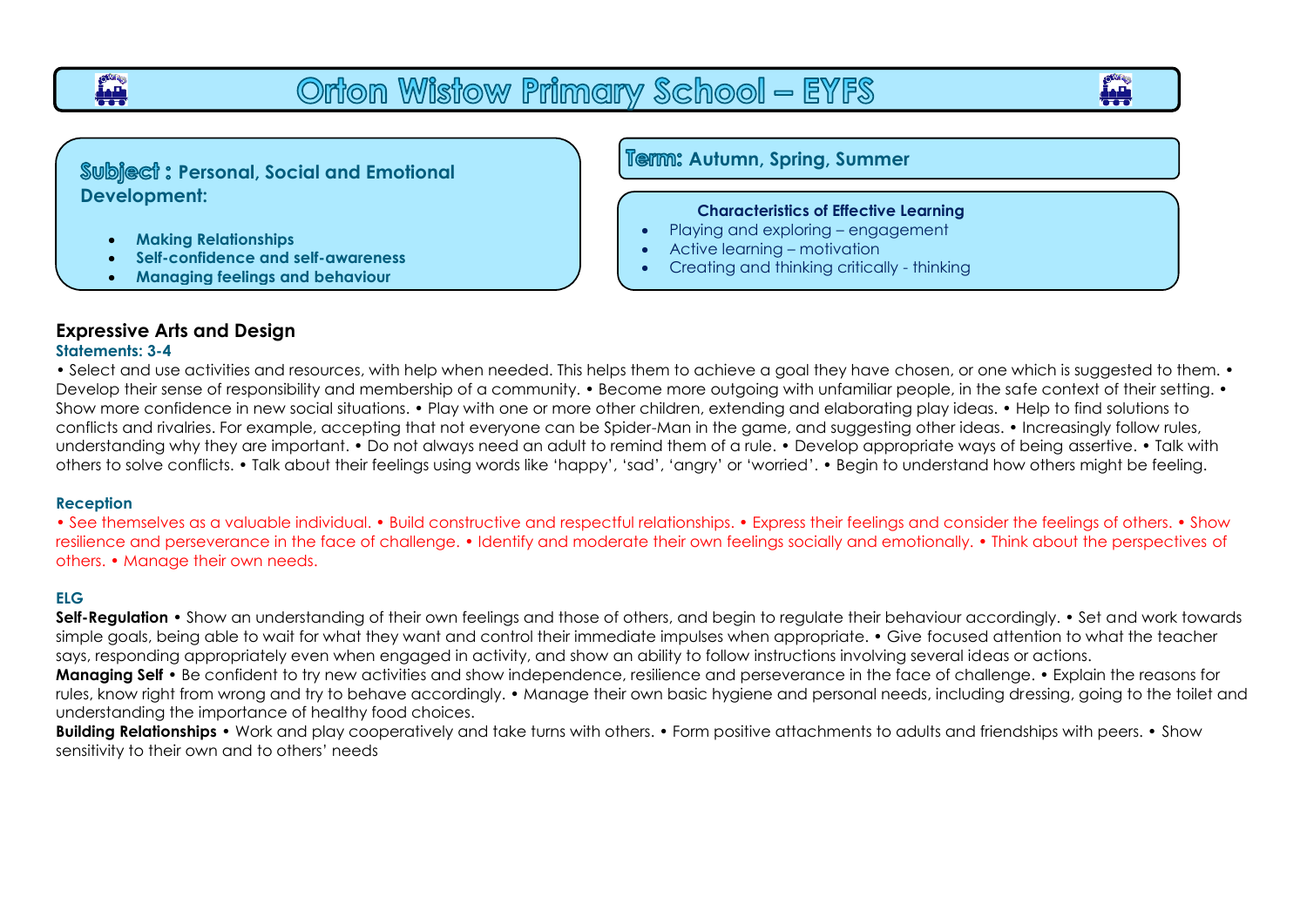OWPS Curriculum 2.0

|                                                                                                                                                                                                                                                                                                                                               |                                                                                                                                                                                                                                                                                                                                                                                                                                                                                                                                                                               |                                                                                                                                                                                                                                                                                                                                                                                                                                                                                                                                                                                                                                                                                                  | OWES CUITICUIUIT Z.U                                                                                                                                                                                                                                                                                                                                                                                                                                                                                                                                                                                                                                                                                                                                                                                                                                                                                                                                                                                                                                                                                                                                                                                                             |
|-----------------------------------------------------------------------------------------------------------------------------------------------------------------------------------------------------------------------------------------------------------------------------------------------------------------------------------------------|-------------------------------------------------------------------------------------------------------------------------------------------------------------------------------------------------------------------------------------------------------------------------------------------------------------------------------------------------------------------------------------------------------------------------------------------------------------------------------------------------------------------------------------------------------------------------------|--------------------------------------------------------------------------------------------------------------------------------------------------------------------------------------------------------------------------------------------------------------------------------------------------------------------------------------------------------------------------------------------------------------------------------------------------------------------------------------------------------------------------------------------------------------------------------------------------------------------------------------------------------------------------------------------------|----------------------------------------------------------------------------------------------------------------------------------------------------------------------------------------------------------------------------------------------------------------------------------------------------------------------------------------------------------------------------------------------------------------------------------------------------------------------------------------------------------------------------------------------------------------------------------------------------------------------------------------------------------------------------------------------------------------------------------------------------------------------------------------------------------------------------------------------------------------------------------------------------------------------------------------------------------------------------------------------------------------------------------------------------------------------------------------------------------------------------------------------------------------------------------------------------------------------------------|
| <b>Vocabulary</b>                                                                                                                                                                                                                                                                                                                             | 塱<br><b>Knowledge</b>                                                                                                                                                                                                                                                                                                                                                                                                                                                                                                                                                         | 浢<br>ᇦ<br>Understanding                                                                                                                                                                                                                                                                                                                                                                                                                                                                                                                                                                                                                                                                          | $\mathcal{M}$<br><b>Skills</b>                                                                                                                                                                                                                                                                                                                                                                                                                                                                                                                                                                                                                                                                                                                                                                                                                                                                                                                                                                                                                                                                                                                                                                                                   |
| <b>PSED: Making Relationships</b>                                                                                                                                                                                                                                                                                                             | Children will know that                                                                                                                                                                                                                                                                                                                                                                                                                                                                                                                                                       | Children will understand                                                                                                                                                                                                                                                                                                                                                                                                                                                                                                                                                                                                                                                                         | What children will be able to do                                                                                                                                                                                                                                                                                                                                                                                                                                                                                                                                                                                                                                                                                                                                                                                                                                                                                                                                                                                                                                                                                                                                                                                                 |
|                                                                                                                                                                                                                                                                                                                                               | <b>Development Matters 3-4 / Reception</b>                                                                                                                                                                                                                                                                                                                                                                                                                                                                                                                                    |                                                                                                                                                                                                                                                                                                                                                                                                                                                                                                                                                                                                                                                                                                  | Activities in FS at OWPS                                                                                                                                                                                                                                                                                                                                                                                                                                                                                                                                                                                                                                                                                                                                                                                                                                                                                                                                                                                                                                                                                                                                                                                                         |
| <b>PSED</b><br>Whole body listening: Showing you are<br>listening with your whole body.<br><b>Compromise:</b> An agreement or settlement<br>of a dispute that is reached by each side<br>making concessions.<br><b>Resolve:</b> Settle or find a solution to (a<br>problem or contentious matter).<br><b>Respond:</b> Say something in reply. | (Build constructive and respectful<br>relationships)<br>Good listening is 'Whole body listening'.<br>Rules for circle time: hands in lap, lips closed,<br>eye contact<br>They should take turns to speak.<br>They should wait until the other person has<br>finished speaking.<br>Ask an adult if they need support or help.<br>(Show resilience and perseverance in<br>the face of challenge)<br>How to speak to others when playing a<br>variety of games.<br>(Show resilience and perseverance in<br>the face of challenge.)<br>Understand what is fair and unfair and how | They should to seek out an adult when they need<br>help or to check information.<br>They need to ask an adult if they need help<br>using their voice.<br>Listening to others shows that they value their<br>ideas and ways of doing things.<br>Adults model being a considerate and responsive<br>partner in interactions and what this means.<br>Children and adults make opportunities to listen to<br>each other and explain their actions.<br>They should be aware of and respond to particular<br>needs to others who are learning English as an<br>additional language.<br>How to recognise when things are fair and unfair.<br>They need to take turns when playing games with<br>others. | Autumn term<br>Children begin school by learning about the Pride<br>$\bullet$<br>code, special badge for being the Pride Pal.<br>Children are taught the 'Toolkit' dispositions<br>$\bullet$<br>Ensure that children have opportunities over time to<br>get to know everyone in the group, not just their<br>special friends.<br>Investigate school and where classes are<br>$\bullet$<br>Ensure children have opportunities to relate to others,<br>$\bullet$<br>individually and in small groups.<br>Provide activities that involve turn-taking and sharing in<br>$\bullet$<br>small groups.<br>Rules for circle time<br>$\bullet$<br>Rainbow fish selection of books.<br>$\bullet$<br>Alfie gets in first, busy spider, farmer duck - books as a<br>starting point for discussing toolkit and Pride code.<br>Spring term<br>Revise knowledge and examples of 'Toolkit' dispositions<br>Continue to ensure that children have opportunities over<br>time to get to know everyone in the group, not just their<br>special friends.<br>Ensure children have opportunities to relate to others,<br>$\bullet$<br>individually and in small groups.<br>Provide activities that involve turn-taking and sharing in small<br>groups. |
|                                                                                                                                                                                                                                                                                                                                               | to resolve these situations.<br>They should make compromises when<br>playing games.<br>They should find an adult if they are<br>struggling to find resolve when playing.                                                                                                                                                                                                                                                                                                                                                                                                      | How to speak to others when playing.<br>They should know how to compromise when playing<br>with others.<br>They need to try and resolves a difficult<br>situation before asking an adult for help.                                                                                                                                                                                                                                                                                                                                                                                                                                                                                               | Summer term<br>Revise knowledge and examples of 'Toolkit skills'.<br>Continue to ensure that children have opportunities over<br>$\bullet$                                                                                                                                                                                                                                                                                                                                                                                                                                                                                                                                                                                                                                                                                                                                                                                                                                                                                                                                                                                                                                                                                       |
|                                                                                                                                                                                                                                                                                                                                               |                                                                                                                                                                                                                                                                                                                                                                                                                                                                                                                                                                               | How to resolve a problem without aggression.                                                                                                                                                                                                                                                                                                                                                                                                                                                                                                                                                                                                                                                     | time to get to know everyone in the group, not just their<br>special friends.<br>Ensure children have opportunities to relate to others,<br>$\bullet$<br>individually and in small groups.<br>Provide activities that involve turn-taking and sharing in small<br>groups.                                                                                                                                                                                                                                                                                                                                                                                                                                                                                                                                                                                                                                                                                                                                                                                                                                                                                                                                                        |

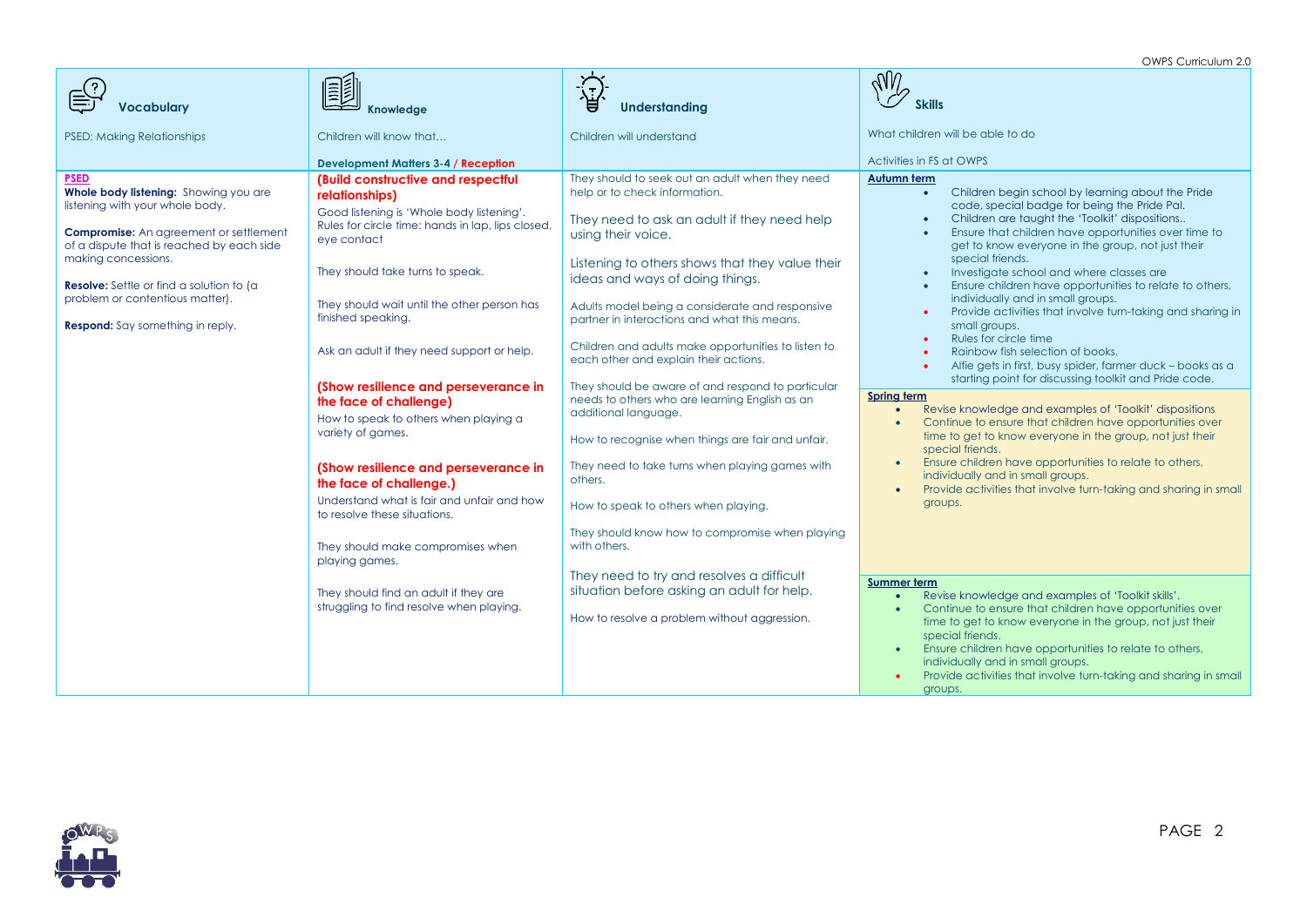OWPS Curriculum 2.0

| $\sum_{i=1}^{n}$<br>圑<br>PSED: Self-confidence and Self-awareness.<br>What children will be able to do<br>Children will understand<br>Children will know that<br>Activities in FS at OWPS<br><b>Development Matters 40-60</b><br>It is important to talk to others about their learning<br>Intrinsic: Belonging naturally; essential.<br>(Express their feelings and consider the<br>Autumn term<br>e.g. what they are building or drawing.<br>feelings of others.)<br>Adults model good behaviour<br><b>Praise:</b> Express warm approval or<br>As part of ourselves topic identify what is the<br>They should explore and talk about what<br>$\bullet$<br>It is good to talk to others about their interests and<br>same and different and value everyone<br>admiration of.<br>they are learning.<br>opinions.<br>Books that promote following rules and<br>$\bullet$<br>routines<br>Ask help with activities or if they need more<br>Unkind<br>If they do not understand an activity or need more<br>Give time for children to pursue their learning<br>information.<br>$\bullet$<br>information they should ask an adult for support.<br>without interruption, to complete activities to<br><b>Success</b><br>their satisfaction, and to return to activities<br>Know to ask an adult when they need help<br>Who to speak to if they are feeling sad about a<br>(Clever clogs basket, Celebration Friday).<br>with difficult situations, e.g. is experiencing<br>situation or if someone has made them feel sad.<br>Celebrate<br>Provide experiences and activities that are<br>prejudice or unkindness.<br>challenging but achievable in all areas of the<br>There are different ways they can show their<br>FS curriculum.<br>Support<br>successes within the classroom.<br>Provide opportunities for children to reflect on<br>(Identify and moderate their own<br>$\bullet$<br>successes, achievements and their own gifts<br>feelings socially and emotionally)<br>What they can do in the classroom to celebrate their<br>and talents (Clever clogs, Shine a light).<br>successes (Clever clogs basket, bring in certificates<br>Provide regular opportunities for children to<br>$\bullet$<br>Recognise and enjoy their own success and<br>on a Friday).<br>talk to their small group about something they<br>understand how this makes them feel<br>are interested in or have done.<br>confident.<br>Understand how they feel when they experience<br>Children to extend their confidence through<br>$\bullet$<br>success.<br>visitors and trips.<br>Know it feels good to experience success for<br>Identify emotions, use words for happy, sad,<br>$\bullet$<br>themselves (rather than relying on praise or<br>It feels good when they experience intrinsic success.<br>worried etc., Use spoons to help to explain<br>external rewards)<br>how we are feeling.<br>Take part in a variety of whole school events<br>such as Jeans for genes day, anti-bullying<br>week etc.<br><b>Spring term</b><br>Adults model good behaviour<br>$\bullet$<br>Books that promote following rules and<br>$\bullet$<br>routines<br>Give time for children to pursue their learning<br>without interruption, to complete activities to<br>their satisfaction, and to return to activities<br>(Clever clogs basket, Celebration Friday).<br>Provide experiences and activities that are<br>$\bullet$ | <b>Vocabulary</b><br><u>ှ</u> | <b>Knowledge</b> | <b>Understanding</b> | <b>Skills</b>                                  |
|----------------------------------------------------------------------------------------------------------------------------------------------------------------------------------------------------------------------------------------------------------------------------------------------------------------------------------------------------------------------------------------------------------------------------------------------------------------------------------------------------------------------------------------------------------------------------------------------------------------------------------------------------------------------------------------------------------------------------------------------------------------------------------------------------------------------------------------------------------------------------------------------------------------------------------------------------------------------------------------------------------------------------------------------------------------------------------------------------------------------------------------------------------------------------------------------------------------------------------------------------------------------------------------------------------------------------------------------------------------------------------------------------------------------------------------------------------------------------------------------------------------------------------------------------------------------------------------------------------------------------------------------------------------------------------------------------------------------------------------------------------------------------------------------------------------------------------------------------------------------------------------------------------------------------------------------------------------------------------------------------------------------------------------------------------------------------------------------------------------------------------------------------------------------------------------------------------------------------------------------------------------------------------------------------------------------------------------------------------------------------------------------------------------------------------------------------------------------------------------------------------------------------------------------------------------------------------------------------------------------------------------------------------------------------------------------------------------------------------------------------------------------------------------------------------------------------------------------------------------------------------------------------------------------------------------------------------------------------------------------------------------------------------------------------------------------------------------------------------------------------------------------------------------------------------------------------------------------------------------------------------------------------------------------------------------------------------------------------------------------------------------------------|-------------------------------|------------------|----------------------|------------------------------------------------|
|                                                                                                                                                                                                                                                                                                                                                                                                                                                                                                                                                                                                                                                                                                                                                                                                                                                                                                                                                                                                                                                                                                                                                                                                                                                                                                                                                                                                                                                                                                                                                                                                                                                                                                                                                                                                                                                                                                                                                                                                                                                                                                                                                                                                                                                                                                                                                                                                                                                                                                                                                                                                                                                                                                                                                                                                                                                                                                                                                                                                                                                                                                                                                                                                                                                                                                                                                                                                    |                               |                  |                      | $\sqrt{M}$                                     |
|                                                                                                                                                                                                                                                                                                                                                                                                                                                                                                                                                                                                                                                                                                                                                                                                                                                                                                                                                                                                                                                                                                                                                                                                                                                                                                                                                                                                                                                                                                                                                                                                                                                                                                                                                                                                                                                                                                                                                                                                                                                                                                                                                                                                                                                                                                                                                                                                                                                                                                                                                                                                                                                                                                                                                                                                                                                                                                                                                                                                                                                                                                                                                                                                                                                                                                                                                                                                    |                               |                  |                      |                                                |
|                                                                                                                                                                                                                                                                                                                                                                                                                                                                                                                                                                                                                                                                                                                                                                                                                                                                                                                                                                                                                                                                                                                                                                                                                                                                                                                                                                                                                                                                                                                                                                                                                                                                                                                                                                                                                                                                                                                                                                                                                                                                                                                                                                                                                                                                                                                                                                                                                                                                                                                                                                                                                                                                                                                                                                                                                                                                                                                                                                                                                                                                                                                                                                                                                                                                                                                                                                                                    |                               |                  |                      |                                                |
|                                                                                                                                                                                                                                                                                                                                                                                                                                                                                                                                                                                                                                                                                                                                                                                                                                                                                                                                                                                                                                                                                                                                                                                                                                                                                                                                                                                                                                                                                                                                                                                                                                                                                                                                                                                                                                                                                                                                                                                                                                                                                                                                                                                                                                                                                                                                                                                                                                                                                                                                                                                                                                                                                                                                                                                                                                                                                                                                                                                                                                                                                                                                                                                                                                                                                                                                                                                                    |                               |                  |                      |                                                |
| FS curriculum.<br>Provide opportunities for children to reflect on<br>$\bullet$<br>successes, achievements and their own gifts<br>and talents (Clever clogs, Shine a light).                                                                                                                                                                                                                                                                                                                                                                                                                                                                                                                                                                                                                                                                                                                                                                                                                                                                                                                                                                                                                                                                                                                                                                                                                                                                                                                                                                                                                                                                                                                                                                                                                                                                                                                                                                                                                                                                                                                                                                                                                                                                                                                                                                                                                                                                                                                                                                                                                                                                                                                                                                                                                                                                                                                                                                                                                                                                                                                                                                                                                                                                                                                                                                                                                       |                               |                  |                      | challenging but achievable in all areas of the |

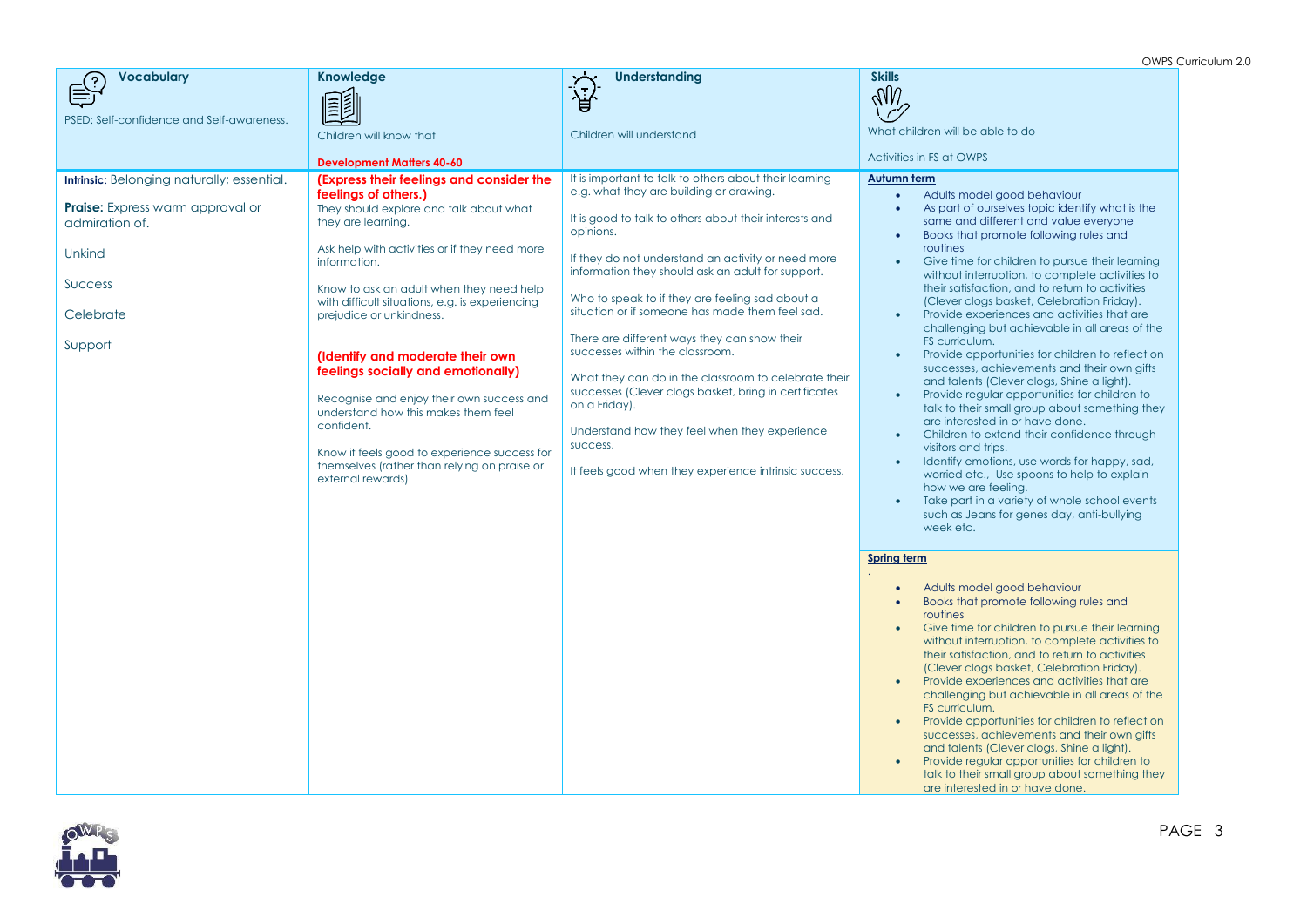|  | ◡ ੶ ੶ ・ ◡                                                                                                                                                                                                                                                                                                                                                                                                                                                                                                                                                                                                                                                                                                                                                                                                                                                                                               |
|--|---------------------------------------------------------------------------------------------------------------------------------------------------------------------------------------------------------------------------------------------------------------------------------------------------------------------------------------------------------------------------------------------------------------------------------------------------------------------------------------------------------------------------------------------------------------------------------------------------------------------------------------------------------------------------------------------------------------------------------------------------------------------------------------------------------------------------------------------------------------------------------------------------------|
|  | Children to extend their confidence through<br>$\bullet$<br>visitors and trips.<br>Take part in a variety of whole school events<br>$\bullet$<br>such as Big Pedal, children in need to help to<br>develop confidence and think about the<br>needs of others.                                                                                                                                                                                                                                                                                                                                                                                                                                                                                                                                                                                                                                           |
|  | Summer term                                                                                                                                                                                                                                                                                                                                                                                                                                                                                                                                                                                                                                                                                                                                                                                                                                                                                             |
|  |                                                                                                                                                                                                                                                                                                                                                                                                                                                                                                                                                                                                                                                                                                                                                                                                                                                                                                         |
|  | Adults model good behaviour<br>$\bullet$<br>Books that promote following rules and<br>$\bullet$<br>routines<br>Give time for children to pursue their learning<br>$\bullet$<br>without interruption, to complete activities to<br>their satisfaction, and to return to activities<br>(Clever clogs basket, Celebration Friday).<br>Provide experiences and activities that are<br>$\bullet$<br>challenging but achievable in all areas of the<br>FS curriculum.<br>Provide opportunities for children to reflect on<br>$\bullet$<br>successes, achievements and their own gifts<br>and talents (Clever clogs, Shine a light).<br>Provide regular opportunities for children to<br>$\bullet$<br>talk to their small group about something they<br>are interested in or have done.<br>Manage change when moving onto Year<br>$\bullet$<br>One. Discuss our worries and what we are<br>looking forward to. |